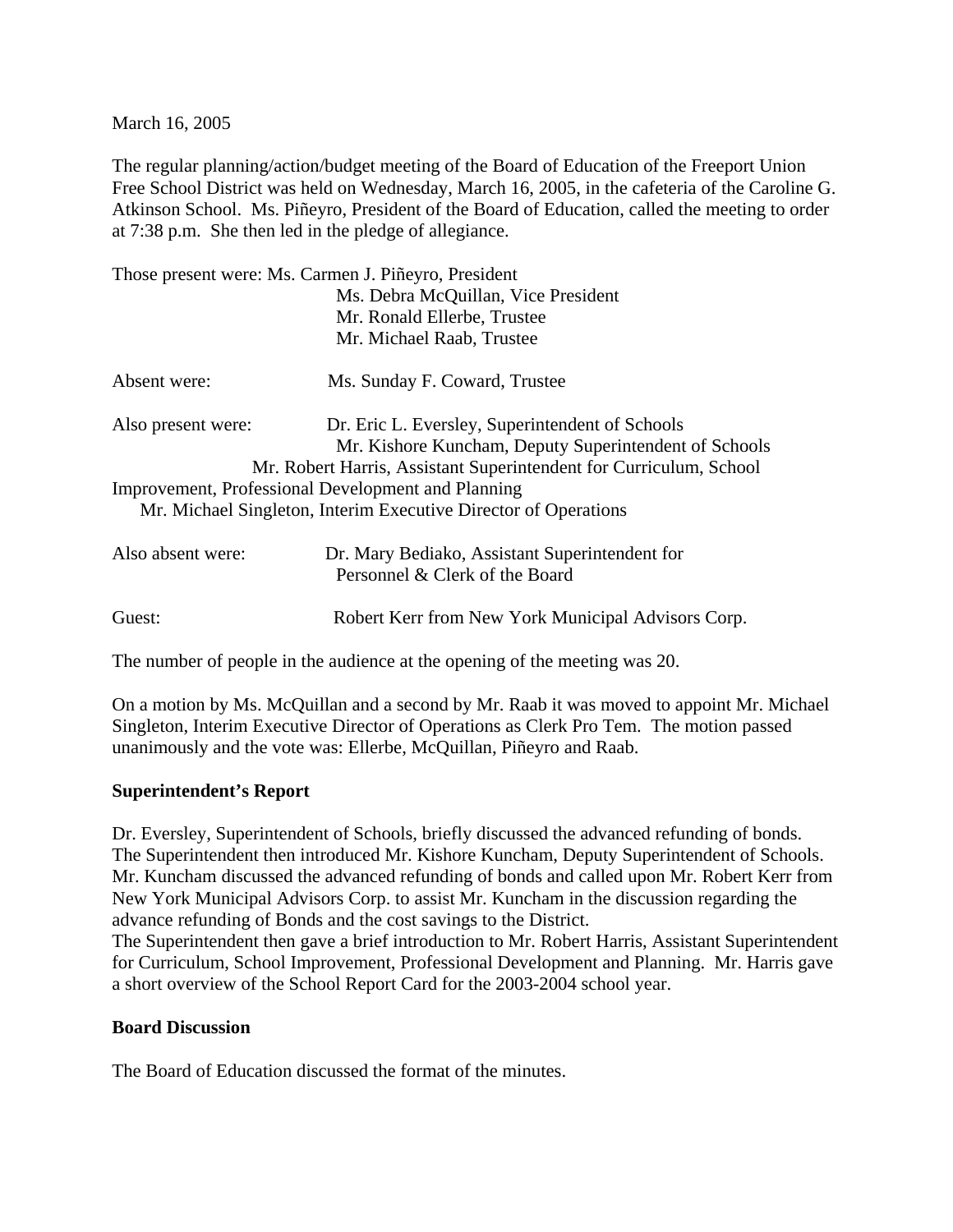At 9:05 p.m. a short break was taken.

Carmen J. Piñeyro, Board of Education President, called the meeting back to order at 9:15 p.m.

The Board then discussed the recommendations from the Finance/Budget Advisory Committee.

# **Questions from the Public**

The public was then given the opportunity to address the Board of Education. Each speaker was allowed to address the Board for six minutes on any topic. The Board and administration addressed the comments from the public.

## **Items for Action**

# **Approval of CSE and PSE Meetings**

Ms. McQuillan offered the following resolution for adoption:

BE IT RESOLVED that the Board of Education hereby accepts the minutes of the meetings of the committees on special education and preschool special education for the following dates:

January 5, 2005; January 10, 2005; January 11, 2005; January 18, 2005; January 26, 2005; January 31, 2005; February 2, 2005; February 3, 2005; February 7, 2005; February 8, 2005; February 9, 2005; February 10, 2005; February 11, 2005; February 14, 2005; February 15, 2005; February 16, 2005; February 17, 2005; February 18, 2005.

The motion was seconded by Mr. Ellerbe and carried. The vote was: Yeas: Ellerbe, McQuillan and Piñeyro. Nays: Raab. Abstention: none

The Board reviewed the agenda for the March 22, 2005 Board of Education meeting.

## **Board Comments**

## **Executive Session**

At 10:25 p.m., Mr. Raab moved to adjourn the meeting to Executive Session for two student appeals, collective negotiations and one matter of litigation. The motion was seconded by Ms. McQuillan and unanimously carried: Ellerbe, McQuillan, Raab and Piñeyro. At 11: 55 p.m., on a motion by Mr. Raab and seconded by Ms. McQuillan, the Board returned to open session. The vote was: Ellerbe, McQuillan, Piñeyro and Raab.